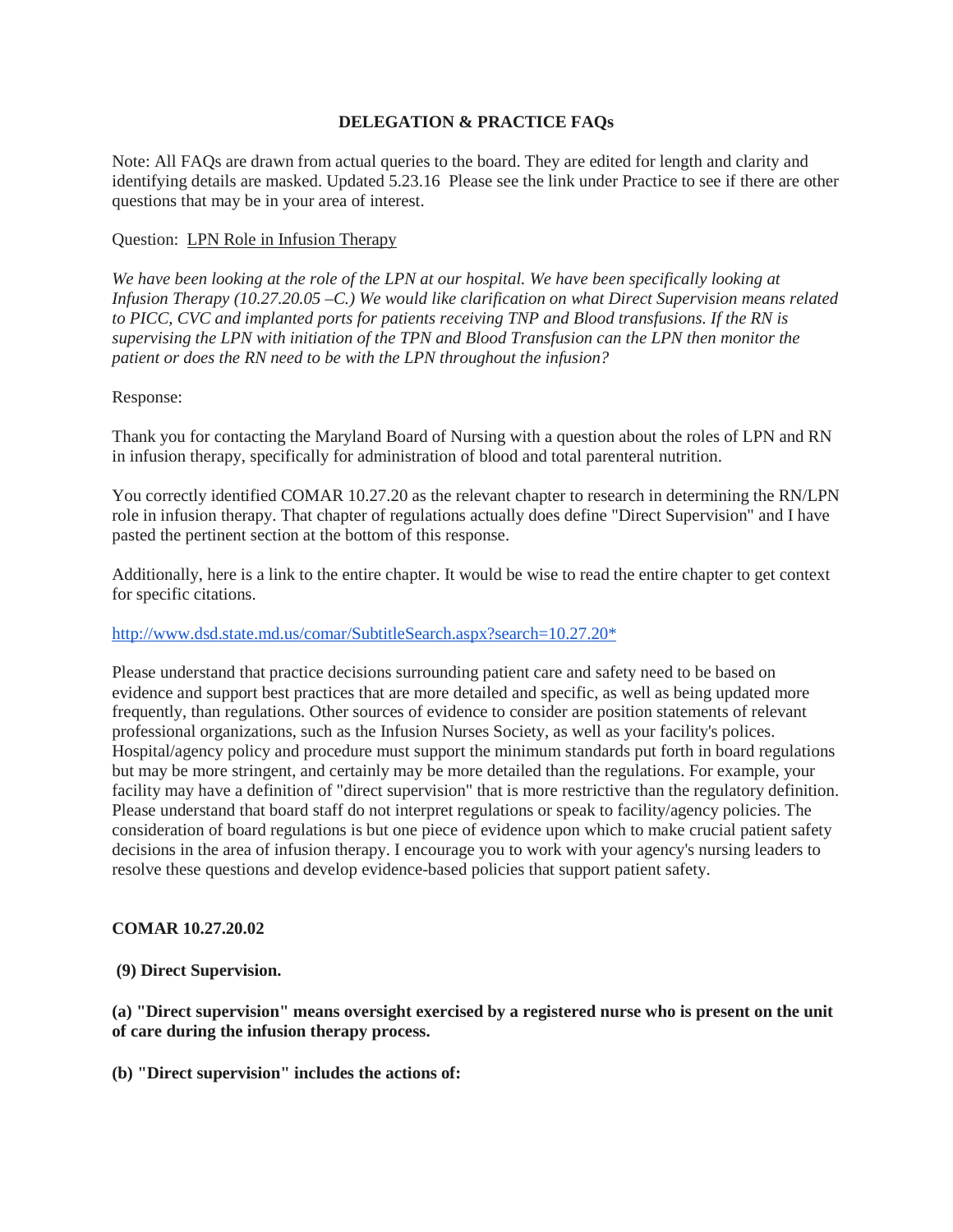### **(i) Observation;**

- **(ii) Assessment;**
- **(iii) Evaluation; and**

# **(iv) Direction.**

## Question: Verification of Delegating Nurse Status

*Recently, I have received several calls regarding the list of RN CM/Delegating Nurses on the MBON website as not available. When I checked your website, I read the breaking news message regarding the New Release Form. I shared this information with the local ... health services coordinators and I am receiving additional calls regarding Part II of the form. The local .... health service program coordinators and their nurses have taken the initial training since June 2005 and the staff who provided the initial training may no longer be employed at the state or local levels to provide signatures needed in Part II of the form.*

*Please recommend how Part II of this form should be completed for those who were trained earlier. Also, do you want us to use this form moving forward with all RN CMDN trainings which may occur in the future?*

*Thank you for the guidance.*

### Response:

Nurses listed as Delegating Nurses must have evidence of completing the course. That is why Part II contains the attestation of training and requires the instructor's signature and information about the specific training that occurred. If nurses cannot verify the initial instruction they have two options: 1) Locate who provided the initial instruction. You may use the "Look Up a License" feature of our website to locate the RN(s) who provided the initial instruction. Their contact information is available upon a written (email is OK) Public Information Act request to the board for the nurse's business address; in the absence of a business address, in accordance with the Public Information Act, the home address is released. In the event the original instructor is still in Maryland and has a current address on file, the nurse needing the signature can mail the form to the instructor for verification signature. If that is not possible, then 2) the nurse must repeat the course of instruction and obtain verification and instructor signature on Part II.

The mission of the MBON is to advance safe quality care in Maryland through licensure, certification, education and accountability for public protection. Verification of the status and training of Delegating Nurses protects the public. To answer your second question, YES, this form should be part of all RN Delegating Nurse training going forward. I have **attached it here** for your convenience and reference. The board will gladly post the information and maintain these lists as long as the individual signs the release of information and can verify training. Thank you for your support and service to the citizens of Maryland.

### Question: Delegation & Employer Policies

*I am hoping you can point me in to the right direction. I need some general information on assisted living and their rules and regulations.*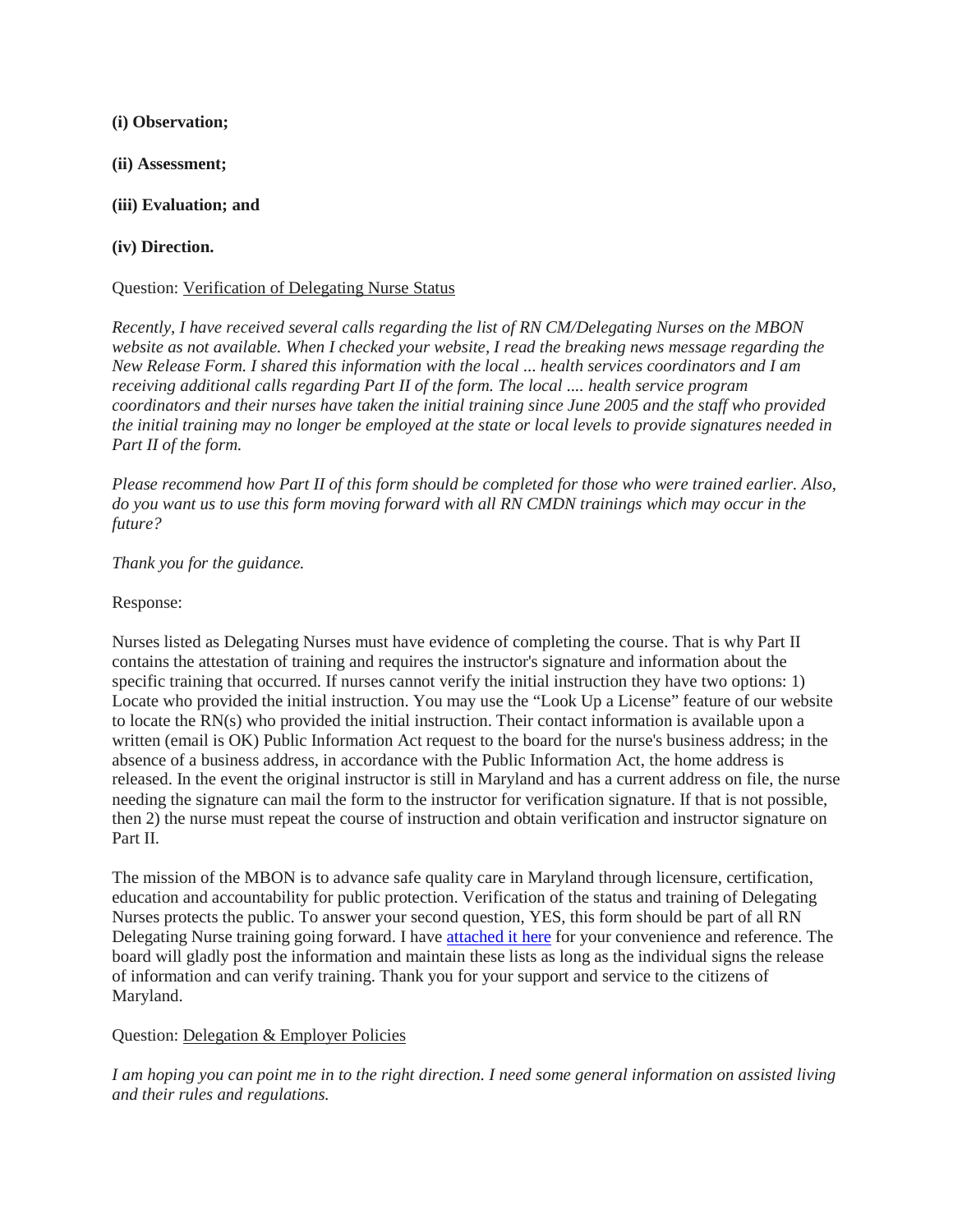*My questions are:*

*1. Is there a ratio with LPN/CMT regulation regarding medications, treatments, injections of insulin?*

*2. How many residents that take medications can be assigned to one LPN/CMT? For instance, the assisted living facility I work for has 38 residents on the Assisted Living and 16 in the Memory Care Unit. Out of the 54 residents, 52 receive medication.*

*It is one (1) person passing medication, doing treatments, administering insulin, eye drops, TENS machine, administering medicated creams, removal and applying TED hose, finger sticks for diabetics, plus handling any falls, physician orders, or emergencies with residents. We also need to receive daily medication from our outside pharmacy for the 45+ residents.*

*As well as charting, and each evening shift nurse/CMT is responsible for medication cart audit.*

*Our medication carts are stationary and do not move.*

*If you could help me with my questions I would appreciate it.*

Response:

Thank you for contacting the Maryland Board of Nursing with a request for general information on assisted living and the applicable rules and regulations. The MBON does not regulate facilities, assisted living or otherwise. Please review the website for the Office of Health Care Quality (OHCQ) Regulations on Assisted Living: <http://dhmh.maryland.gov/ohcq/al/Pages/home.aspx>

As to your questions that are related to the regulation of nurses and certified medication technicians, and decisions on delegation of treatments, medications, and general nursing cares that you identified in this case (or any other), you will need to carefully review the available evidence. In this case, that means referring to Chapter 11 *Delegation of Nursing Functions* COMAR 10.27.11, pages 1-9 (linked here for your convenience). [https://www.dhr.state.md.us/documents/Licensing-and-](https://www.dhr.state.md.us/documents/Licensing-and-Monitoring/Maryland%20Law%20Articles/RCC/COMAR%2010.27.11%20Delagation%20of%20Nursisng%20Functions.pdf)[Monitoring/Maryland%20Law%20Articles/RCC/COMAR%2010.27.11%20Delagation%20of%20Nursis](https://www.dhr.state.md.us/documents/Licensing-and-Monitoring/Maryland%20Law%20Articles/RCC/COMAR%2010.27.11%20Delagation%20of%20Nursisng%20Functions.pdf) [ng%20Functions.pdf](https://www.dhr.state.md.us/documents/Licensing-and-Monitoring/Maryland%20Law%20Articles/RCC/COMAR%2010.27.11%20Delagation%20of%20Nursisng%20Functions.pdf)

The Nurse Practice Act and Annotated Code of Regulations (COMAR) for Nurses are both available on our website but can be difficult to locate and sort through; we are in the process of revising our website to make it more user-friendly. It is essential to **read the entire chapter** as no one line or section can stand alone as you address these questions of nursing practice and delegation.

Additionally, for such important and far-reaching decisions, the registered nurse needs to refer to the Joint Statement on Delegation from the American Nurses Association (ANA) and the National Council of State Boards of Nursing (NCSBN). One of the attachments to the position statement (attached in this email) is an excellent Decision Tree for reaching a decision in the type of delegation questions you pose.

We realize you may have been hoping for an answer that quoted some Nurse:Patient ratios or a specific number of patients requiring medications that can be assigned to one CMT or nurse, or other quantified or definitive response. However, this type of issue can only be resolved by a thoughtful, evidence-based approach by the nurses and the agency/facility involved. It is not appropriate for someone remote from the situation to dictate specific practice decisions and delegation from afar. Please work with your agency leadership to resolve these questions keeping patient safety as the primary issue. Thank you for your care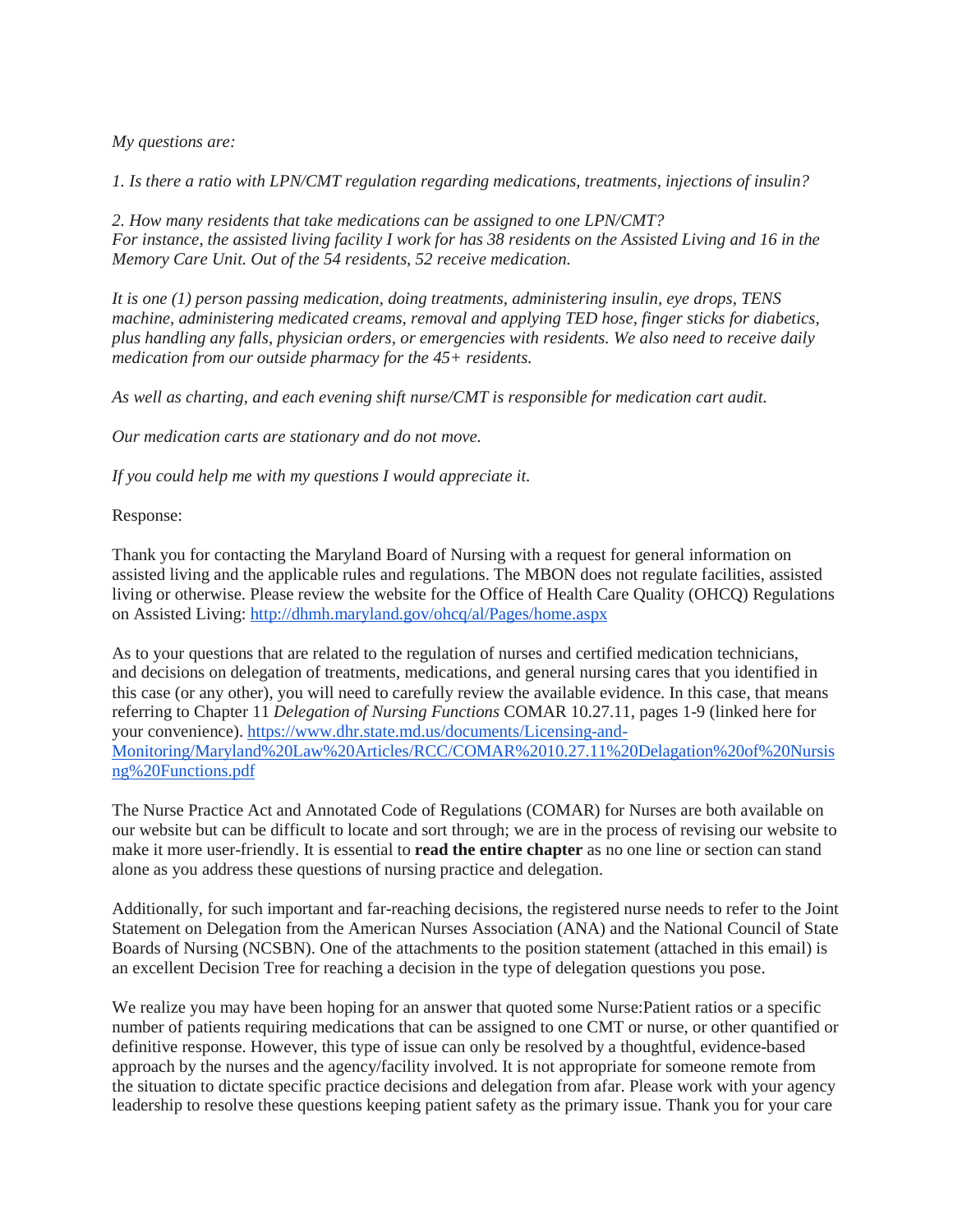to the citizens of Maryland and your support of the board's mission: to advance safe quality care in Maryland through licensure, certification, education and accountability for public protection. Most particularly, thank you for allowing us the opportunity to share with you the Board's commitment to evidence-based practice and regulation.

#### Question: Licensing Inactive v Volunteer Status

*My current Maryland RN license will expire soon. I recently retired and was planning to renew as "inactive status." I see there is also a "volunteer status," both having the same renewal fee.*

*I am not able to find definite information about the volunteer status. Can you help me understand which renewal would be appropriate for me. I do volunteer work with my church, etc, but do not present myself as volunteering as a nurse. However, my many years of nursing background and being known to members there, I am asked many questions, maintain the first aid kit, etc. There is no fee (for my service) involved.*

#### Response:

Thank you for contacting the Maryland Board of Nursing with a question about the difference between an inactive license or volunteer status.

A volunteer license is governed by section  $8-312(c)(2)(ii)$  (Nurse Practice Act, p. 24), which says that a licensee may renew a license for an additional term to volunteer status if the licensee . . . pays to the Board a renewal fee set in Board's regulations [i.e. a reduced renewal fee of \$20] but only "if the licensee certifies to the Board that the licensee provides professional services only as a volunteer." (emphasis added) This means that the individual who chooses volunteer status may practice nursing in Maryland but is prohibited from receiving any compensation for practicing nursing as a volunteer. In addition, under section 8-312(f) and (g)(NPA, p. 25), a nurse renewing on volunteer status nurse is required to submit to a criminal background check per the schedule (every 10 years) for renewal applicants set forth in the Board's regulations.

In contrast, inactive status is governed by section 8-309 of the NPA (p. 22-23), which says that a licensee who renews to inactive status "may not practice nursing in this State" but may use the title "Registered Nurse" or "RN." NPA, page 23, section 8-309(c)(emphasis added). A licensee on inactive status is only subject to a criminal history records check upon an application for reactivation of the inactive license. See section 8-309(d)(1)(ii) (NPA, p. 24.)

One other important and very personal consideration is the finality of the retirement decision. Maintaining an active license for another renewal cycle keeps open the option to return to practicing your profession for compensation. Given the uncertainties of life and economics, it may be worth renewing the active status (provided you meet all other requirements for renewal) rather than closing the door on the possibility of practicing for compensation.

Regardless of which status you choose, we thank you for your service to the citizens of Maryland and wish you the best in your retirement.

#### Question: Employer Policies

#### *I work at a facility that mandates to fill holes in schedule; is this legal?*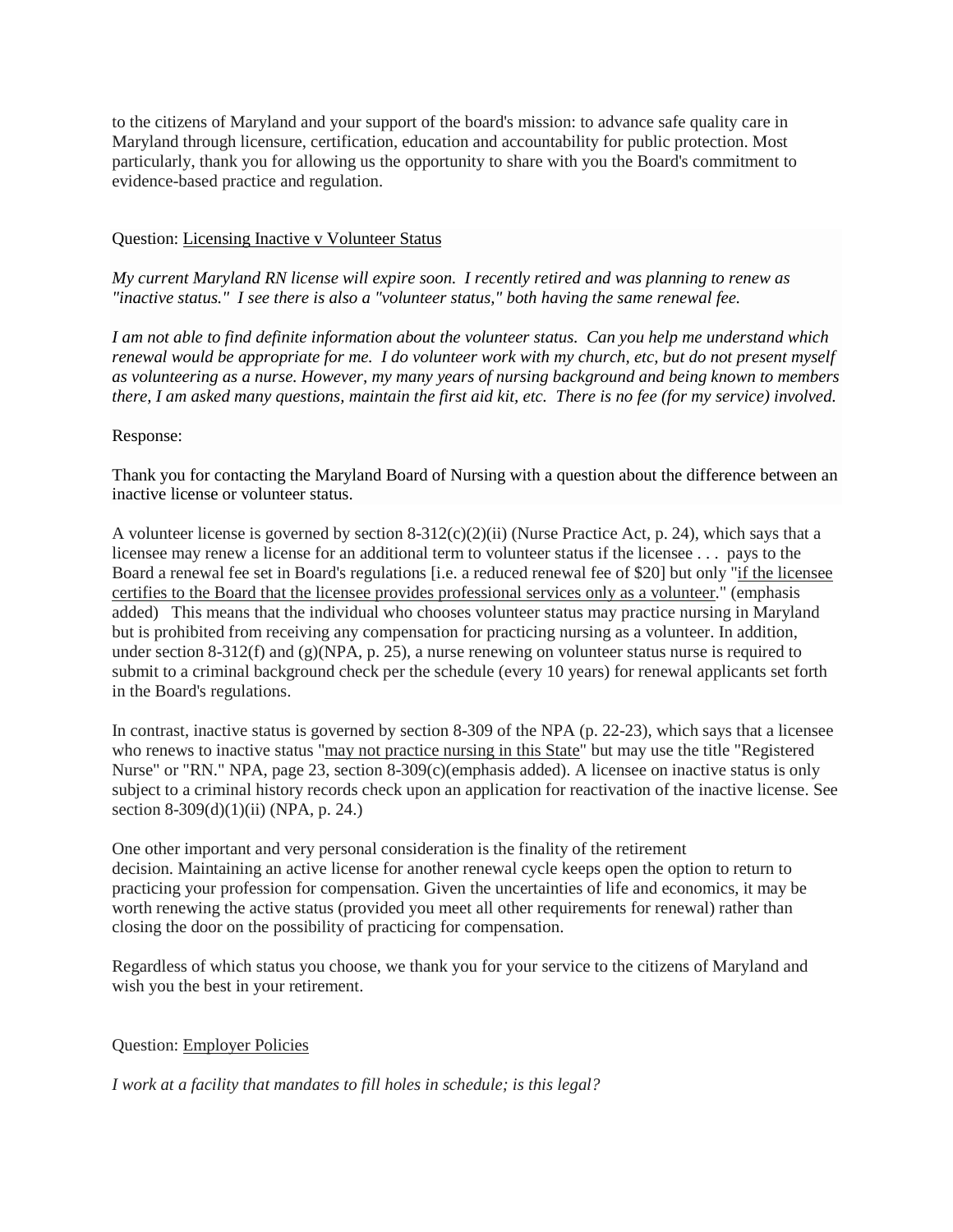### Response:

Thank you for contacting the Maryland Board of Nursing with a question about scheduling work hours and your employer's scheduling practices. The mission of the MBON is to advance safe quality care in Maryland through licensure, certification, education and accountability for public protection. We exist to protect the public and draw our authority to do so from the Nurse Practice Act and Regulations. Nothing in the NPA and Regs addresses scheduling practices, employer-employee relations, or workers' rights. While you may look to employment laws and your agency's HR dept for guidance, I encourage you to engage your supervisors and nursing leadership in a meaningful discussion around patient safety outcomes to advance your concerns.

### QUESTION: Chemotherapy

### *I am a compact state RN.*

*Can you please inform me at your earliest convenience whether specific advanced credentialing is required in the state of MD. for RNs to administer high risk chemotherapy agents via central lines in a clinic setting ?*

*Thank you in advance for your time.*

### RESPONSE:

Thank you for contacting the Maryland Board of Nursing with a question about chemotherapy.

Please see this excerpt from the Annotated Code of Maryland (regulations):

# **10.27.20.06 Infusion Therapy Acts-RN**

**. . . .**

B. **The RN, upon completion of a second specialized educational program in infusion therapy which includes didactic content and a clinical practicum consistent with the standards established by the ONS or other bodies approved by the Board and with documented evidence of clinical competency, may perform the following additional infusion therapy activities:**

- **(1) Administer antineoplastic agents;**
- (2) Aspirate fluid from an intraventricular reservoir;
- (3) Administer fluids and medications via an intraventricular reservoir;
- (4) Manage implantable pumps by programming and filling with fluids and medications;
- (5) Insert, repair, and remove PICC and midclavicular catheters;
- (6) Insert and remove midline catheters;
- (7) Manage specialized catheters for analgesia;
- (8) Remove nonsurgically placed central and arterial catheters;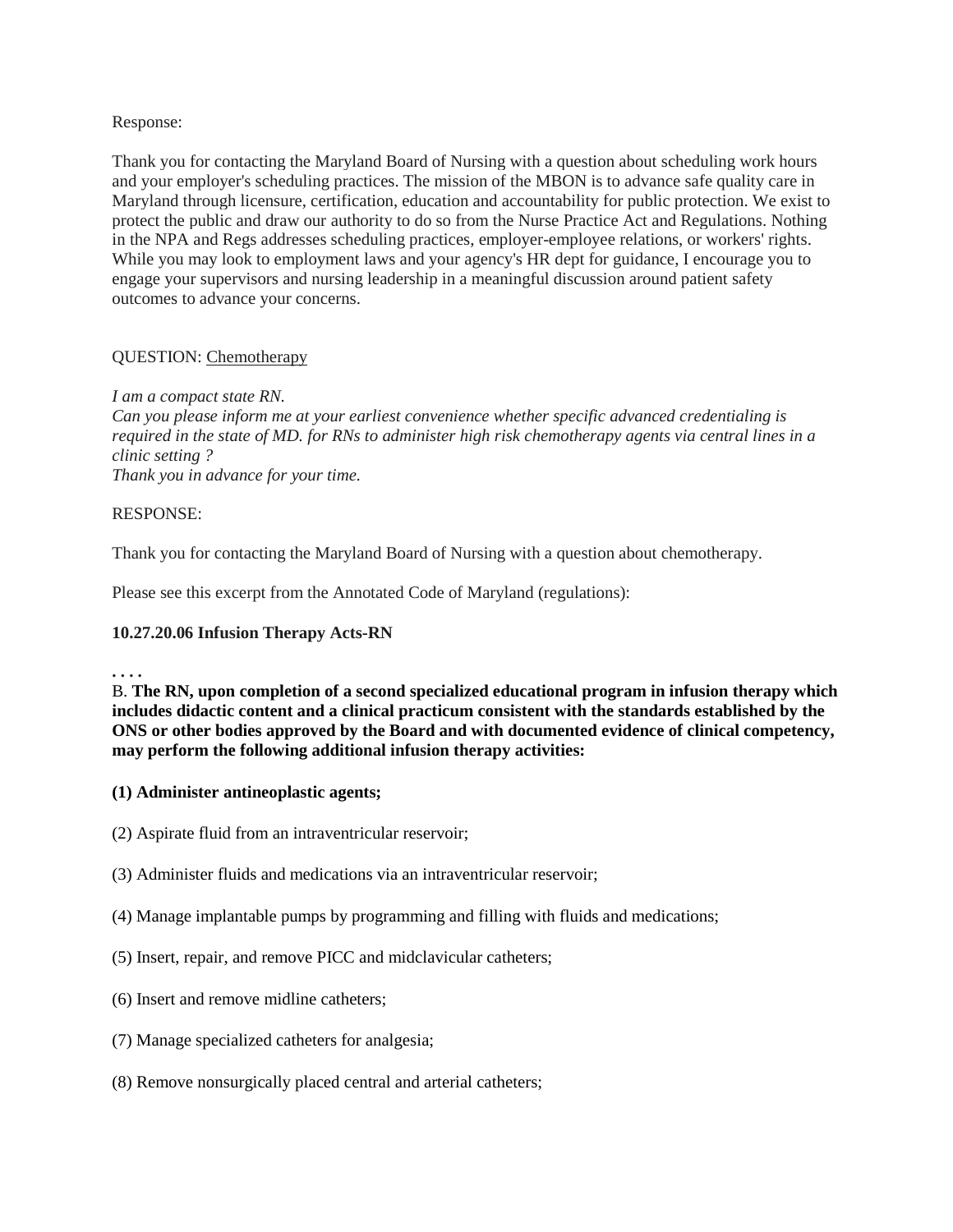(9) Administer pharmacological agents to de-clot or restore blood return; and

#### (10) Repair a catheter.

Thank you for your interest in supporting our mission: to advance safe quality care in Maryland through licensure, certification, education and accountability for public protection.

### Question: Declaratory Rulings

*I have heard conflicting information about the Board's Declaratory Rulings. I understand that the Board no longer does them but how can I see the old ones?*

#### Response:

Thank you for contacting the Maryland Board of Nursing for clarification on Declaratory Rulings (DR). It is correct that since 2008, the routine practice of asking for and receiving DRs from the Board ceased. The reason the Board withdrew all of its previously-issued declaratory ruling is because the regulations (see below) were not complied with in issuing the now-withdrawn declaratory rulings. Note that declaratory rulings can be appealed to circuit court (see .04C below- last line of regulation). Continuing to post these withdrawn DRs implied that they were still valid representations of the Board's decision. As is true with almost all state agency documents, DRs are available upon a proper written request (email is acceptable) to the [Custodian of the Records.](http://mbon.maryland.gov/Pages/pia-requests.aspx) Upon release, they are accompanied by a disclaimer stating that they are no longer valid positions of the Board and are not be used as a short cut to evidence-based decision-making. As has been presented in other responses to FAQs, the professional nurse needs to draw on multiple sources of evidence for sound decision-making. Professional organizations, Code of Federal Regulations, agency policy, accrediting bodies such as the Joint Commission, etc. are all sound sources of evidence and should be sought out and fully investigated before considering asking for a declaratory ruling from the Board. If after exhausting these other sources, the petitioner still desires a DR, the following regulations, cited in full, need to be consulted and complied with before a DR will be given.

## **COMAR 10.27.08 -Petition for Declaratory Ruling**

### .**01 Definitions.**

A. The following terms have the meanings indicated.

- B. Terms Defined.
- (1) "Board" means the Board of Nursing.
- (2) "Person" means an individual, an agency, an association, a corporation, or any other entity.

#### **.02 Petition.**

A. An interested person may file with the Board a petition for a declaratory ruling with respect to the manner in which the Board would apply:

(1) A statute;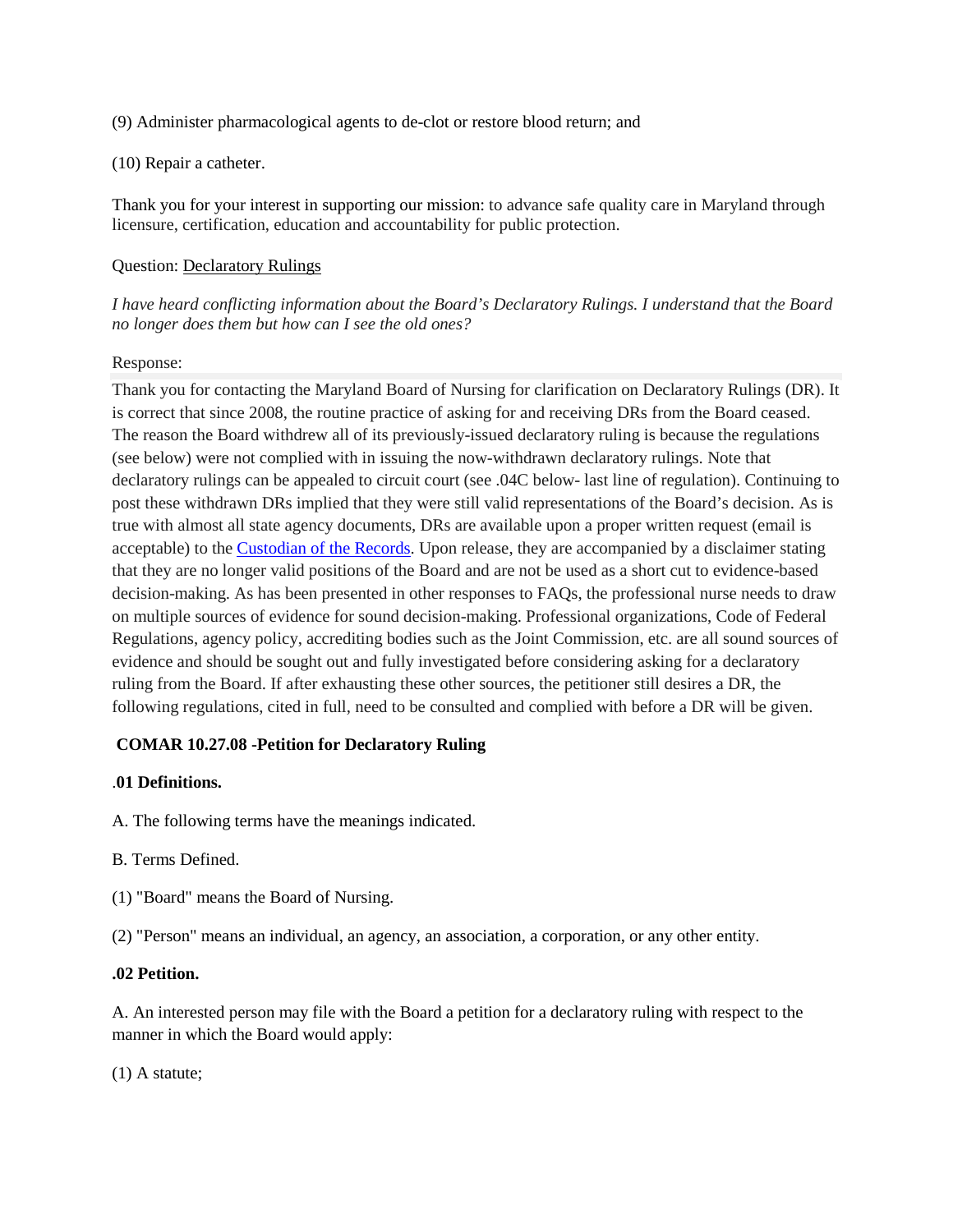(2) A regulation; or

(3) An order which the Board enforces to a particular case based on the facts presented in the petition.

B. The Board may delegate responsibility for consideration of the petition.

# **C. Petition for Declaratory Ruling.**

**(1) The petition for a declaratory ruling shall be filed in writing.**

**(2) The petition shall contain a statement describing in detail: interest of the petitioner in making:**

**(a) The interest of the petitioner in making the request;**

**(b) The issue involved;**

**(c) A statement of the facts; and**

**(d) A list of relevant documents or statements, or both, to be considered.**

# **(3) The Board may require an affidavit from the petitioner that the facts contained in the petition are true to the best of the person's knowledge and belief.**

# **D. Granting of Petition.**

(1) Not later than 60 days from receipt of the petition the Board shall inform the petitioner whether the petition will be considered.

(2) If the Board decides not to consider the petition, the Board shall inform the petitioner in writing of the reasons for denial.

### **.03 Consideration and Disposition.**

- A. In rendering its ruling the Board or its designee:
- (1) Shall consider all materials submitted with the petition;
- (2) May consider any document, data, or other relevant material;
- (3) May consult individuals;
- (4) May consider comments from the staff; or
- (5) May require argument of the question or permit the introduction of evidence.
- B. Disposition.
- (1) A declaratory ruling issued shall be in writing, stating the:
- (a) Question;
- (b) Decision;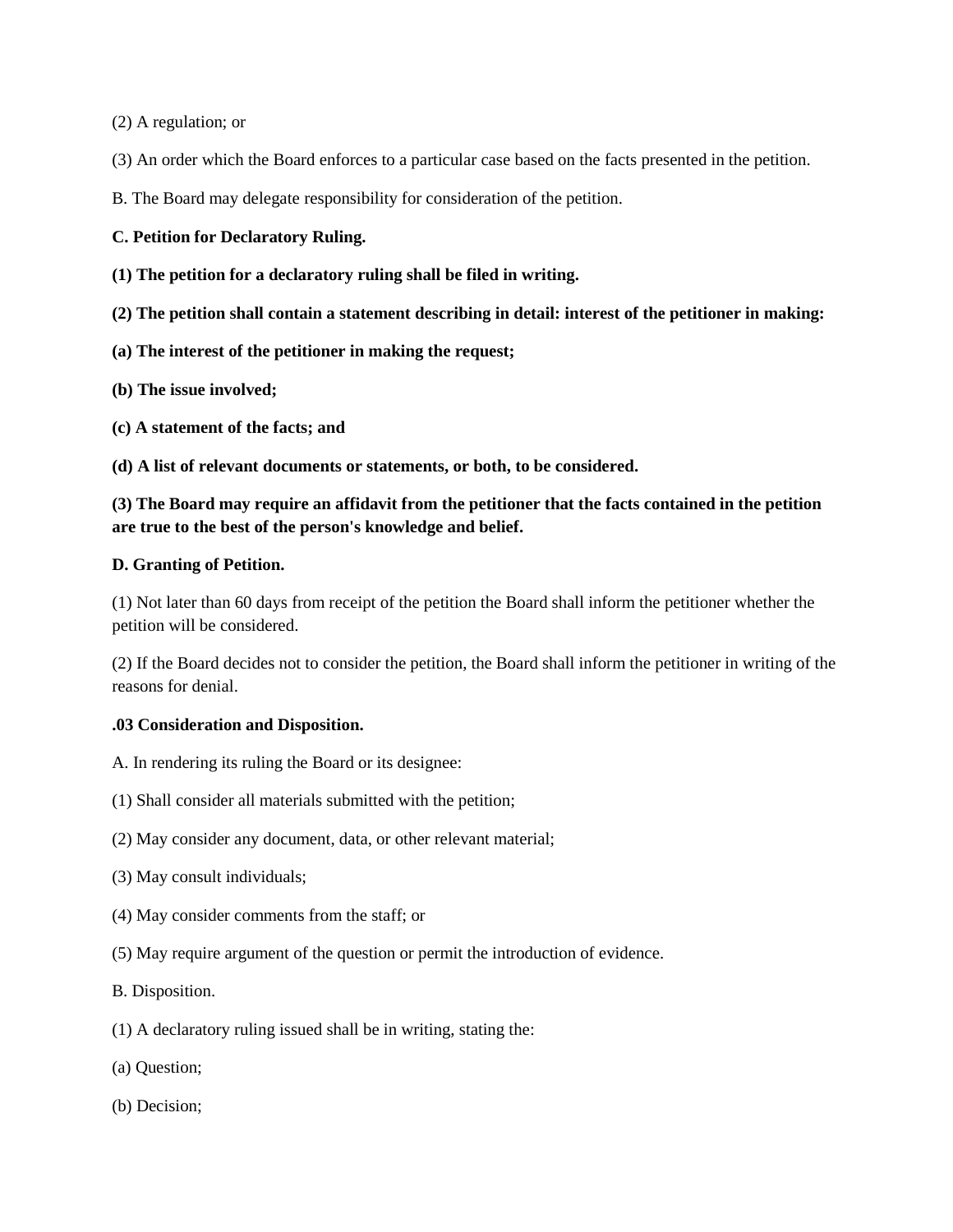(c) Description of factors considered; and

(d) Sources relied upon.

(2) A declaratory ruling issued by the Board shall plainly state that it is a declaratory ruling pursuant to these regulations.

(3) A written answer from the Board or any employee of the Board to an inquiry may not be construed as a declaratory ruling unless made in conformity with these regulations.

C. Publication and Inspection.

(1) The Board shall keep a record of each declaratory ruling issued.

(2) The Board may publish declaratory rulings of general interest subject to the mandates of the Public Information Act, State Government Article, §10-601 et seq., Annotated Code of Maryland, and allow inspection of the declaratory rulings subject to the Public Information Act.

D. The Board may refuse to consider a petition if the:

(1) Request contains incomplete information upon which to base an informed declaratory ruling;

(2) Board or its designee concludes that a declaratory ruling cannot reasonably be given on the matter;

(3) Matter is adequately covered by a prior:

- (a) Regulation,
- (b) Declaratory ruling,
- (c) Decision,
- (d) Legal opinion; or

(4) The Board or its designee concludes that a ruling would not be in the public interest.

### **.04 Effect, Revision, and Appeal.**

A. Effect. A declaratory ruling shall be binding upon the Board and the petitioner on the statement of facts covered in the declaratory ruling and set forth in the petition.

B. Revision.

- (1) The petitioner's application for revision of the declaratory ruling shall:
- (a) Be filed within 10 days after the issuance of the declaratory ruling; and
- (b) State the grounds for the revision;
- (2) Upon receipt of the application, the Board may: